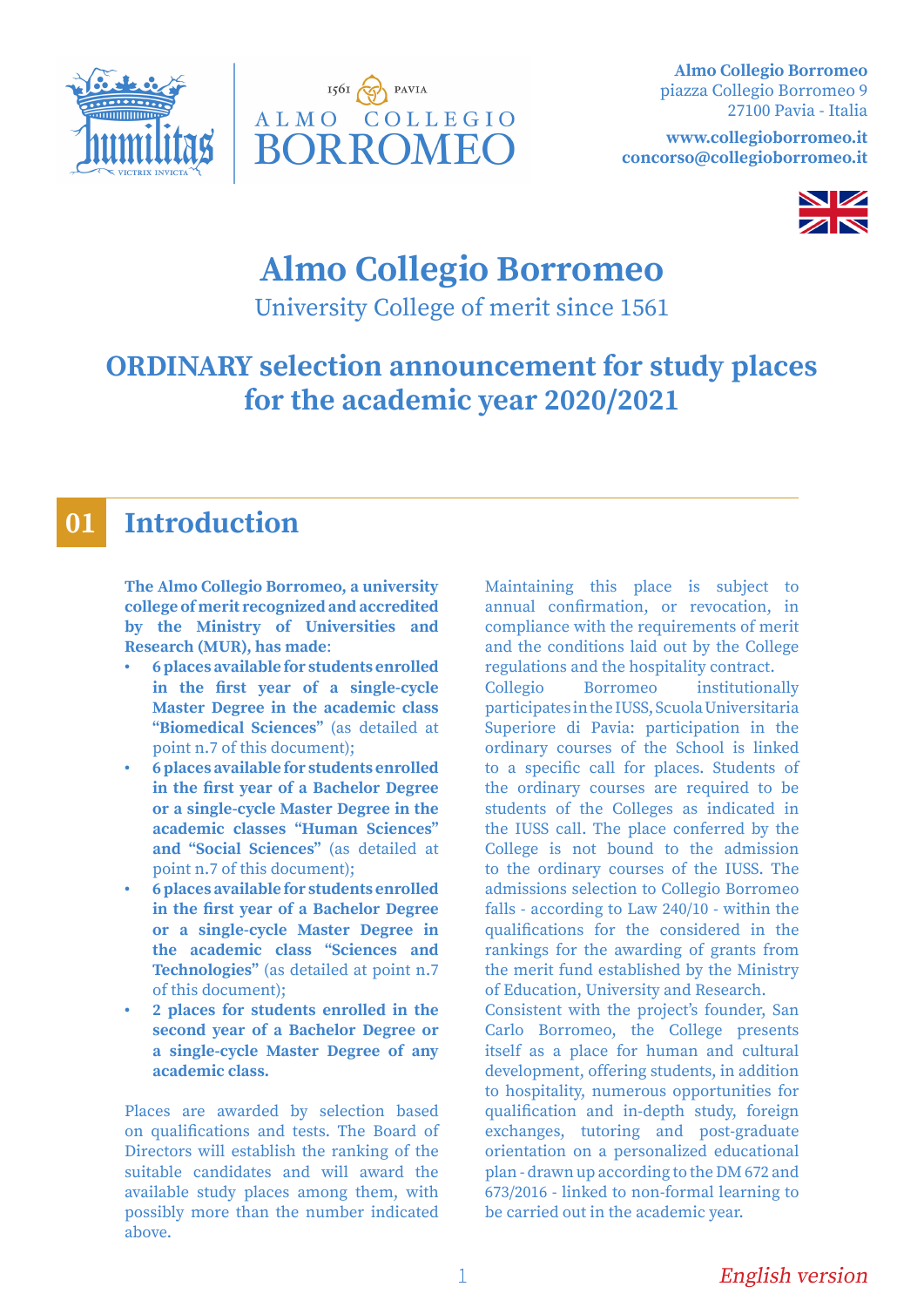The Collegio Borromeo is a member of the **Colleges of Merit National Conference**, created by the Ministry as support organization for the national system of Colleges.

The Collegio Borromeo has prepared a **specific protocol in order to regulate all the measures to prevent and control the spread of Covid-19**, according to the national and regional law; the protocol foresees security measures for the staff members and the Students. The Almo Collegio Borromeo relies on the collaboration of the University of Pavia, the IRCCS Policlinico San Matteo di Pavia, the ATS of Pavia and the internal health system to develop the protocol of evaluation and prevention for students, guest and staff members.

From 2019 the Almo Collegio Borromeo is the first Collegio in Italy to be plastic free. Students have free access to water dispensers and through their badge they may print any didactic material on recycled paper. The Collegio has also started a carbon-neutral campaign for next decade.

#### **Admission requirements 02**

Candidates are eligible for the selection, regardless of their citizenship, who:

- intend to enroll for the academic year 2020/21 to degree courses at the University of Pavia with headquarters in Pavia (with the exclusion of three-year degree courses which do not provide access to the master's degree);
- hold a qualification that gives access to the University Degree Courses, with a mark of at least 80/100 (or equivalent);
- are less than 23 years old in the year 2020;
- have no criminal convictions or criminal proceedings in progress.

Candidates who intend to enroll in the second year of the degree course must have taken, at the time of submitting the application or otherwise by the end of September 2020 (October 2020 for law students, December 2020 for degree students in Medicine and Surgery), all the exams included in the study plan, with an average of not less than 27/30 (and each exam with a grade not lower than 24/30). All candidates are admitted with reserve. All admissions are conditional.

#### **Annual contribution and economic benefits 03**

The annual fee is  $\epsilon$  10,500 for the entire opening period of the Collegio. For each winning student, who does not hold scholarships from other public or private bodies (with the exception of IUSS and EDiSU grants), the College grants **financial benefits** designed to reduce the annual ordinary contribution based on the ISEE indicator relative to the student's family unit (in the case of separated / divorced parents or candidates with residence outside the family housing unit, the family to consider is that of the family of origin). **For ISEE indicators lower than € 16,000 the place is granted free of charge. For ISEE indicators greater than or equal to € 16,000, the discount is calculated** 

**relative to the ISEE indicator** (the table of contributions and subsidies is attached to the notice and available on the website **www. collegioborromeo.it**). **For ISEE indicators over € 180,000 and for those who do not submit an ISEE declaration, there are no discounts.** The annual contribution is divided into 3 installments.

The winners of the places assigned to study awards are required to submit an application to the EDiSU (Ente per il Diritto allo Studio Universitario) of Pavia for the related scholarships.

In order to contribute to the partial coverage of the expenses incurred by the College, the student is obliged to pay a percentage, defined by the Board of Directors, of any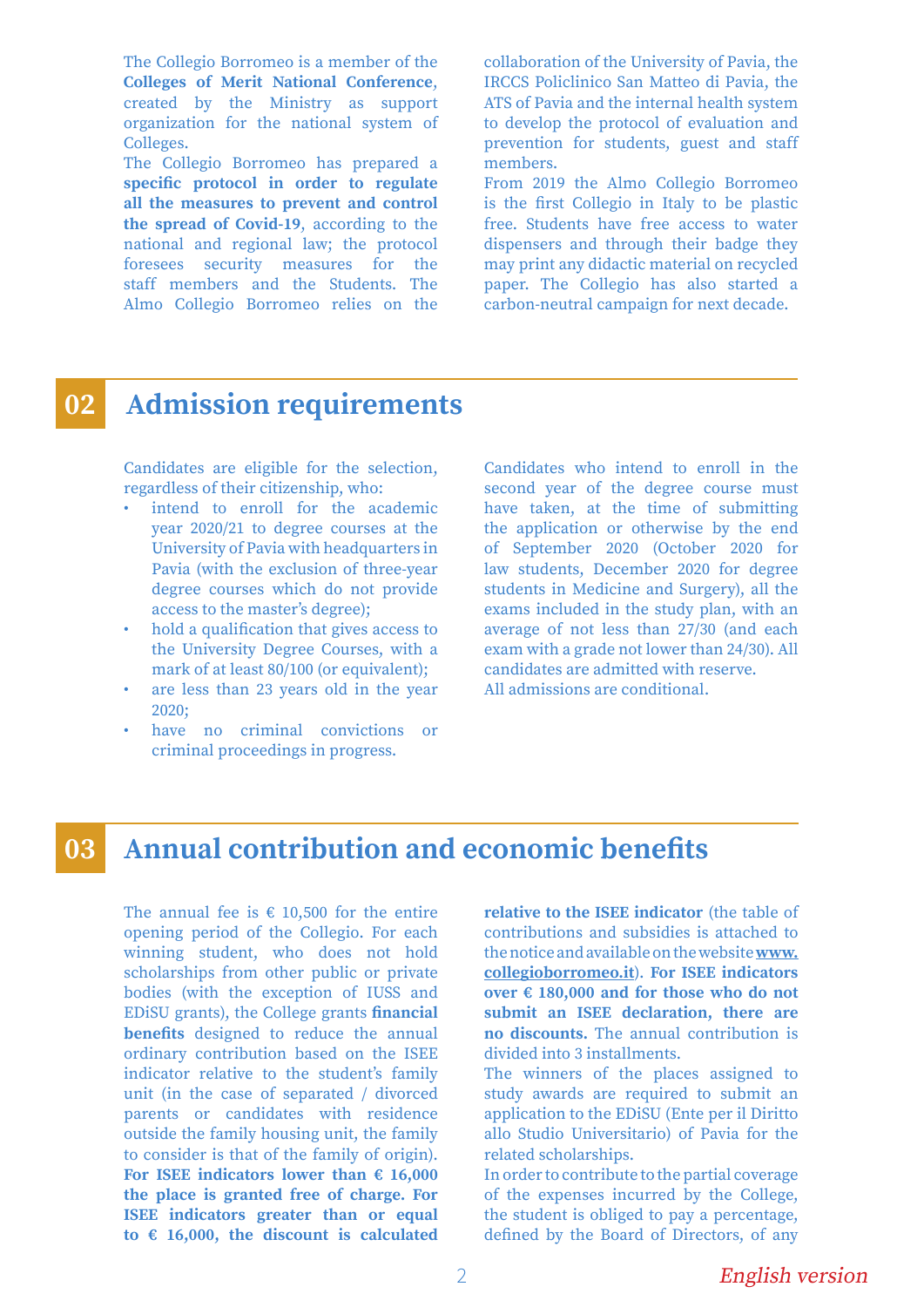scholarships awarded by university bodies or other contributions obtained during the academic year.

Under the Agreement stipulated with the IUSS Scuola Universitaria Superiore in Pavia and in relation to the call for admission to ordinary courses, **a total of 12 free places** (3 for each area of each class of the ordinary courses) will be awarded to the winners of the IUSS ordinary courses who have also won places in the Colleges of Merit of Pavia, including Collegio Borromeo. The place winners must pay the IUSS study award to the College.

**The Board of Directors may grant additional benefits up to offering a place** 

### **free of charge at the request of the student due to special economic circumstances of the family, also related to the consequences of Covid-19.**

Unlawful resolution of compliance with the merit and discipline regulations of the College, the code of ethics, compliance with the hospitality contract and the personalized educational plan may be revoked by the Board of Directors for breaches of the regulations in force.

The hospitality contract will keep into consideration a possible economic benefit, due to potential closures for emergency.

#### **Study awards 04**

The College, through legacies, agreements with Institutions, Associations, different philanthropic activities, can assign study contributions for its own students who have distinguished themselves in particular areas of research and study.

**For the winners of places enrolled in the first year of Bachelor degree courses or single-cycle Master's degrees, the following pre-tax study prizes can be assigned, which, unless otherwise specified, are valid only for the academic year 2020-21 and are assigned according to effective compliance with the merit and discipline regulations, the code of ethics, the hospitality contract and the personalized educational plan:**

- thanks to the contribution of the **Foundation Ing. Enea Mattei** the highest classified resident in the municipality of Morbegno and its mandate will be awarded a free place that may be confirmed to the assignee for subsequent years (the prize cannot be combined with other scholarships). See the specific announcement available on the website **www.fondazionemattei.it**;
- thanks to the contribution of the **Order of Engineers of the Province of Pavia** in memory of the engineer. Claudio Gramegna a study prize of  $£1,500$  will be awarded to the highest classified enrolled in Engineering Degree Courses (the award cannot be combined with other scholarships);
- thanks to the contribution of the **Frate**

**Sole Foundation of Pavia**, in memory of Father Costantino Ruggeri, a study prize of  $\epsilon$  1,000 will be awarded to the highest classified enrolled in the Degree Course in Engineering-architecture (the prize cannot be combined with other scholarships);

- thanks to the contribution of the **Alumni Association of Collegio Borromeo**, three study prizes of  $\epsilon$ 1,000 will be awarded to the winners for the undergraduate programs in the fields of Mathematics, Physics, Chemistry, Biology and Biotechnology, Earth Sciences (the prize cannot be combined with other scholarships);
- **• in memory of the Student Ferrario Vittorino**, two study prizes of €1,500 will be awarded to the winners for a student enrolled in the first year in the Bachelor Degree of Chemistry, and for a student enrolled in the first year in the Bachelor Degree of Law (the prize cannot be combined with other scholarships).
- **• free place in the Collegio is guaranteed to the first 3 students of each class of ordinary courses IUSS** according to the specific call of the Institute. The place winners must pay the IUSS study award to the College.

Every year students may access **several scholarships related to academic studies and personal research**, international mobility, traineeship, foreign language certifications, thesis, participation to Master degrees and summer/winter school.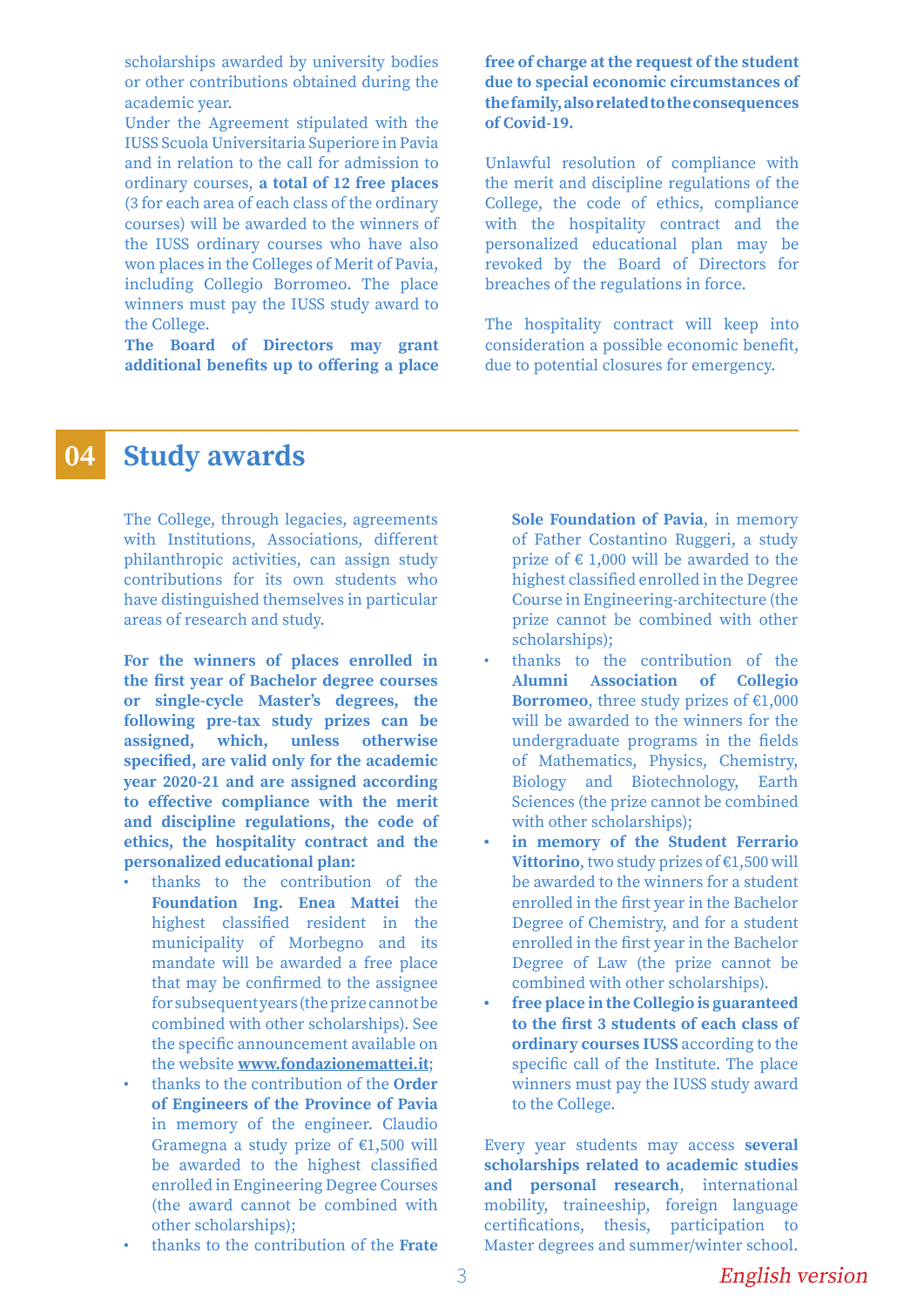#### **Services offered 05**

The annual contribution includes the following services (from September 2020 to August 2021 excluding closure for Christmas, Easter and summer holidays):

- **• residential:** single rooms with bathroom or shared bathroom (some rooms have air conditioning); utilities and ordinary and extraordinary maintenance included; cleaning and weekly hygienization and periodic sanification of individual and common spaces; laundry for personal items (for a fee, coin-operated washer-dryer); full board (7/7) in the open period excluding national and local holidays (refectory service for breakfast, lunch and dinner or alternatively at the request of the student, for some specific degree courses, it is possible to reimburse the costs incurred for the university canteen); concierge and guardian 24h (7/7); chapel; study rooms, conference room, meeting rooms; library (with possibility of book loan), historical archive (subject to specific regulations), newspaper library; computer rooms with printers and photocopiers (with a paid print card); gym, soccer field, basketball, tennis, soccer field); music room (with pianos); recreation rooms, TV rooms; gardens and park; bicycle parking.
- **• Educational (in presence and online):**  cultural in-depth activities, through interdisciplinary courses and courses recognized by the University of Pavia; thematic workshops of national and international character; integrative interdisciplinary courses aimed at acquiring transversal skills; music programmes; individual orientation interviews with the management staff and with industry professionals; tutoring activities on the university course and university exams with internal students (junior tutors), professors, graduate students (senior tutors); language courses aimed at obtaining certifications; orientation to Erasmus exchange programs and internationalization programs (summer/winter school and conferences); orientation and introduction to the world of work through individual interviews and group activities (internship and internship opportunities, company visits, meetings with professionals); opportunities for discussion and sharing with other students, the management staff, former students, also through community activities such as sports teams for intercollegiate tournaments, musical activities.

#### **Procedure and development of the selection 06**

The selection is divided into **two disciplinary oral tests** (each assessed at 30 points) and **a further oral examination with the College board** (evaluated in 10 points).

The Board of Administration of the College will carry out an evaluation of the qualifications (giving a maximum of 10 points).

The Selection Commission is appointed by the Board of Administration of Collegio Borromeo and is composed of university professors, qualified teachers from the Secondary High Institutes and the Rector of the College. It collegially attributes one grade in seventieths.

According to the governamental measures in order to limit the epidemic Covid-19, it will be possible to face the selection test online. By Saturday 1st August 2020 the modality of the test, together with technical instructions, will be published on the Official Register and on the official website of the Collegio **www.collegioborromeo.it**; in case of the online test, the candidate will be asked to use a proper equipment in order to set an audio and video connection with the Commission (laptop with microphone and webcam, tablet, smartphone, etc.). Candidates must attend all the tests **with a valid identity document**.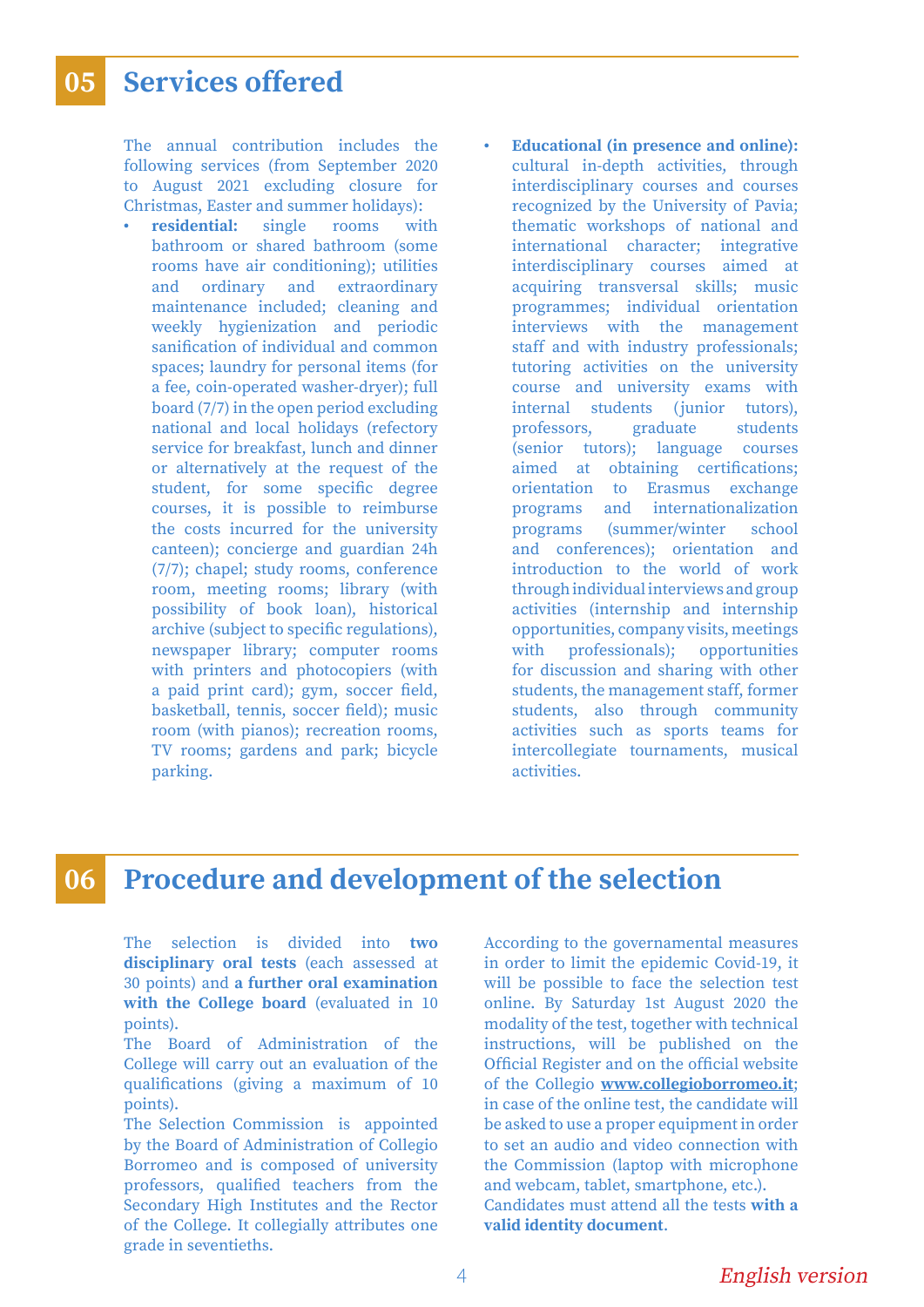#### **Oral tests 07**

The disciplinary oral tests, which will ascertain the candidate's knowledge and level of maturity, will be based on two subjects with particular reference to the programs of the last years of the secondary school (see the attached 'tesario', also available on the College website).

The two disciplinary oral tests will take place at Collegio Borromeo from **Monday 31st August 2020** according to a calendar that will be published in the Official Register and on the website of the College (**www.collegioborromeo.it**) by Saturday 29 August 2020.

Candidates must choose, at the time of submitting the application, the **two subjects for the oral tests**, related to the enrollment degree course, based on the following grouping:

### **A) Academic class of "Human Sciences" and "Social Sciences"**

Human Sciences: Degree courses in Philosophy, Italian literature, Foreign languages and literature, Psychology.

Social Sciences: Degree courses in Economics, Management, Administration a private finance, Political Science, Law, Communication.

SUBJECTS: **Italian literature / Latin literature or Greek literature / History / Philosophy / Maths**

**B) Academic class of "Sciences and Technologies" and "Biomedical Sciences"** Sciences and Technologies: Degree courses in Pharmacy, Chemistry, Biology and Biotechnology, Engineering, Mathematics, Physics, Earth sciences. Biomedical Sciences: Degree courses in Medicine and Surgery.

SUBJECTS: **Maths / Chemistry / Physics / Philosophy / Natural Sciences / Informatics (only for candidates for degree courses in Engineering)**

**The oral test with the College Direction**  is taken by the Candidate in the same day as the disciplinary oral tests and serves to evaluate the student's attitude to community life, personality and motivation for study.

#### **Ranking list for admission to the College 08**

The Board of Directors will add up the score obtained in the three oral tests. Up to 10 extra points can be awarded to the candidate in assessing their qualifications presented. **Only candidates who obtain an overall rating of more than 60/80 will be eligible to obtain a place in the College**.

**Four rankings** will be formulated: one reserved for candidates at the first year of the academic class **Biomedical Sciences**; one reserved for candidates at the first year of the academic class **Human Sciences**

**and Social Sciences**; one reserved for candidates at the first year of the academic class **Sciences and Technologies**; and one ranking for the candidates of **the second year of the degree course.**

The final rankings will be published on the Official Register and on the website of Collegio Borromeo by **Thursday 10 September 2020**.

Only the winners of each ranking will be notified of the outcome of the competition by telephone or e-mail.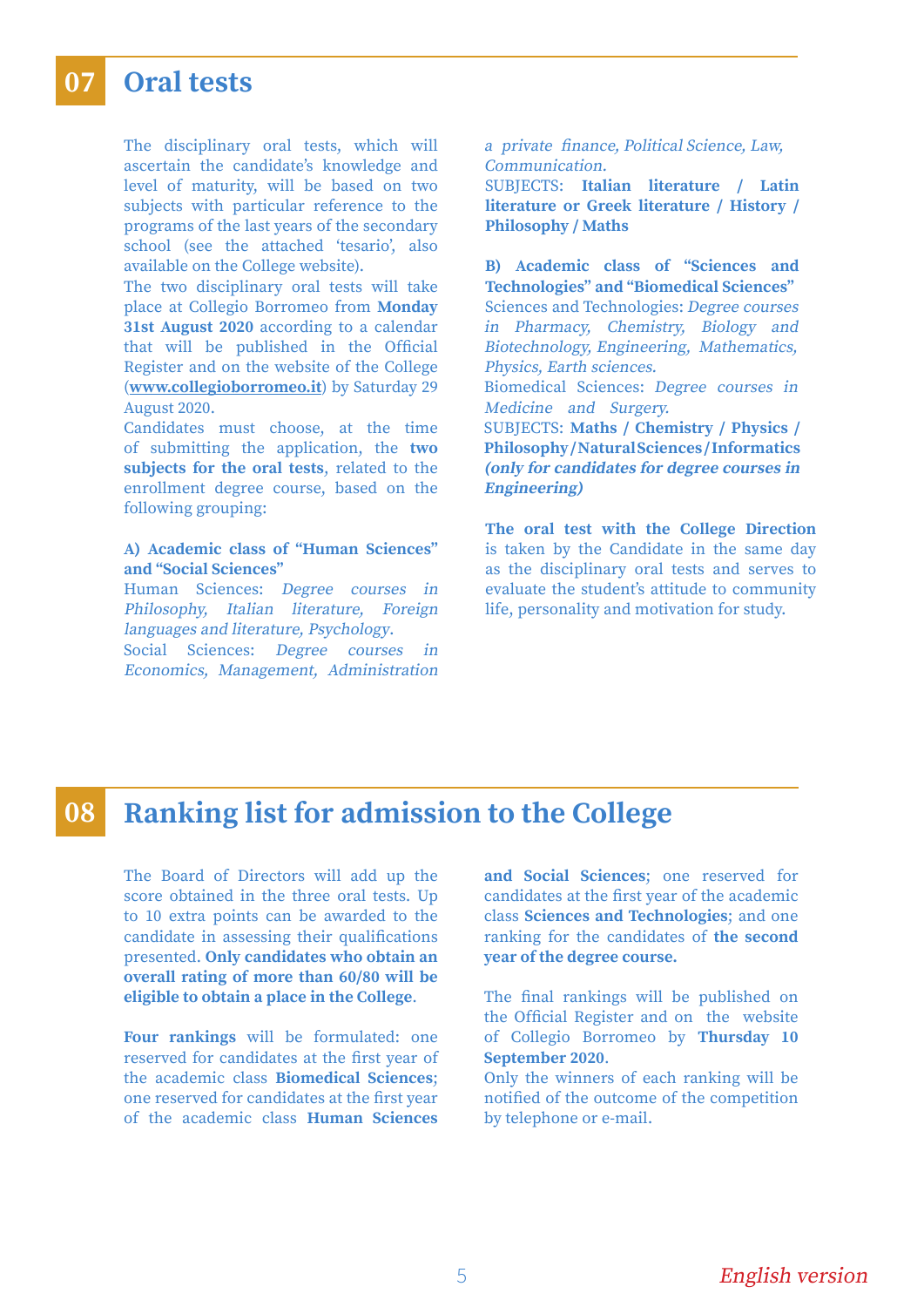#### **Application for admission and deadlines 09**

**The application form is available on the College website www.collegioborromeo.it from Wednesday 1 July 2020 until 12 noon on Friday 28 August 2020**.

The selection Secretary is available for assistance: tel. 0382.395507; e.mail concorso@collegioborromeo.it.

Candidates must provide online their personal data, their family details (in the case of separated / divorced parents or candidates with residence outside the family home, the family unit is that of the family of origin), the educational qualifications held with the year of graduation and the grade obtained, the possible participation in the competition for student places in ordinary IUSS courses, the degree course and the two subjects to be taken in the oral tests. Those intending to take advantage of the financial benefits must report the ISEE indicator of the family unit updated to 12/31/2019.

With their online application candidates must upload (or send in paper form to the Competition Office (Segreteria del Concorso) of the Collegio Borromeo - Piazza Borromeo 9 - 27100 Pavia):

- a digital color photo (or a passport-sized photograph);
- copy of identity card;
- copy of tax code / health card;
- motivational letter, in which the candidate explains their own study interests, motivations and potential for cultural and professional development (max 1,500 words);
- any other qualifications considered useful for an evaluation of the candidate (eg certificates of foreign language

knowledge, certificates of participation in study periods abroad, certificates of further study courses, certificates of participation in national assessments / olympics, sports certificates, etc.).

• for those wishing to take advantage of an economic subsidy, an ISEE declaration of the family updated on 12/31/2019 for benefits for the right to university study.

Candidates enrolled, or who intend to enroll, in the **second year of a three-year or single-cycle degree course** must indicate and attach, in addition to the above:

- number of exams taken and mathematical average of the marks;
- certification issued by the university secretary showing the grades obtained for exams taken at the time of submitting the application (on plain paper);
- certification issued by the university secretary proving the current study plan (on plain paper).

During the registration of the on-line procedure candidates will receive the instructions for completing and submitting the **presentation letter**, to be drawn up by a person indicated by the candidate, complete with the relevant contact details and addressed to the attention of the Rector of the College.

Pursuant to DPR 445/2000 **during the oral test, at the time of identification, candidates will confirm the declarations made online by signing the application**.

### **10 Checks on the documentation presented**

Collegio Borromeo reserves the right (even after the nomination of the winners) to exercise a thorough check on the requirements indicated in the application and on the declarations produced, and will carry out, through any means at its disposal, the inquiries it deems appropriate, including asking the Fiscal authorities for information and assessments Taxation, the State Financial Administration, the Municipalities and the land registry offices. The lack of the requisites and the nontruthfulness of any declarations made will result in exclusion from the selection and loss of the place.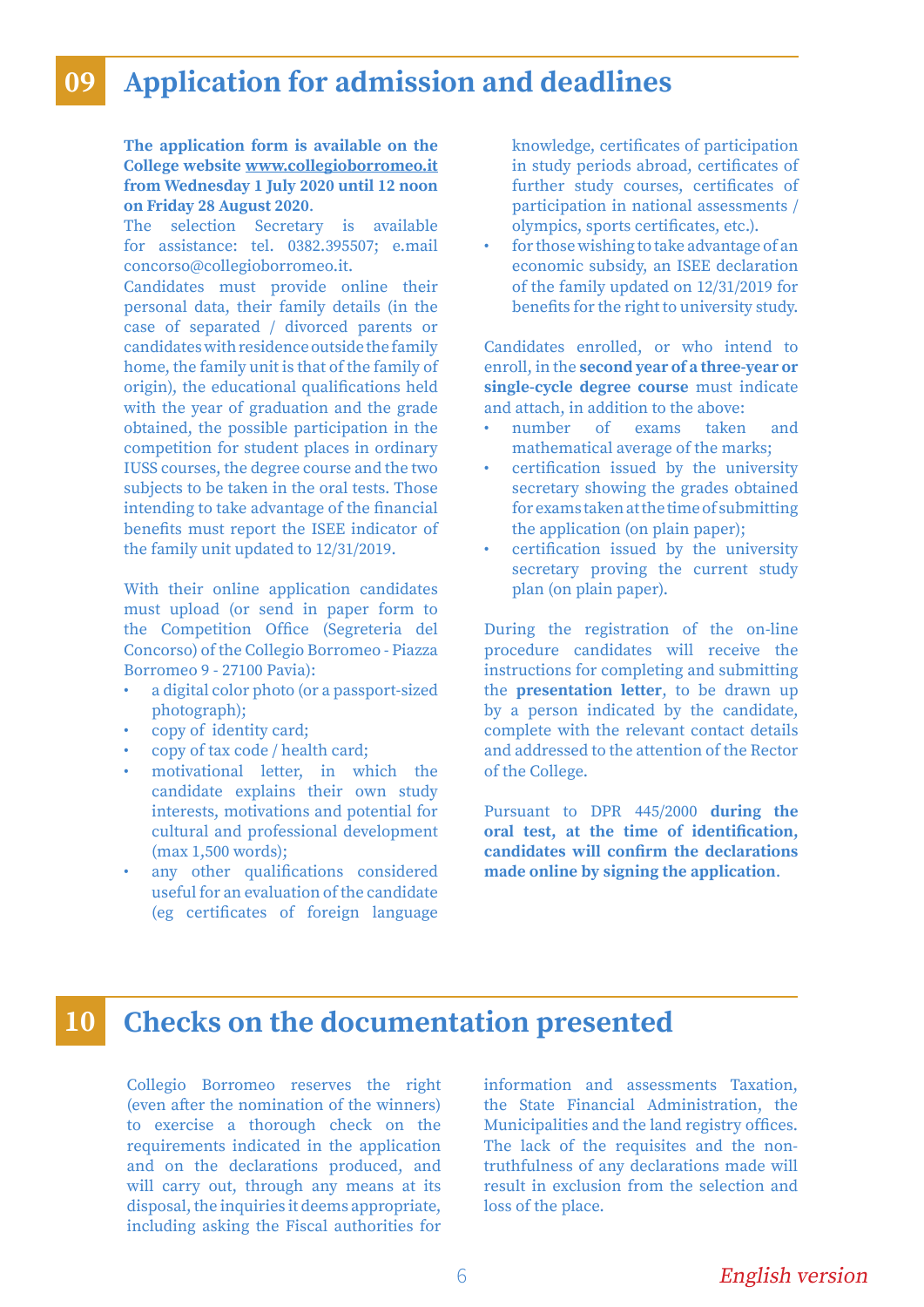## **11 Acceptance of the place**

**By Friday 11 September 2020, hours 19.00** the winners of college places of each ranking must communicate in writing via e-mail **a declaration of acceptance or non-acceptance of their place**. The Administration may - on a discretionary basis - consider the failure to communicate within the prescribed terms as a refusal.

**Limited to the ranking of candidates enrolled in the first year of the degree course in Medicine and Surgery in Italian, Dentistry and Dental Prosthetics and the degree course in Medicine and Surgery in English, the deadline for acceptance is postponed based on the calendar indicated in the respective place selections for admission to Medicine and Surgery and Dentistry and Dental prosthesis related to the academic year 2020-2021, published by the University of Pavia.**

On acceptance, all formal and economic requirements of the place, including the payment of the confirmation deposit of  $\epsilon$  500.00 (non-refundable if the place is cancelled unless in special cases of rejection of a place at the university of Pavia) must be fulfilled. Subsequently, the assignees of the place must sign the hospitality contract (which must be countersigned by the cohabiting parents) in which they accept the economic conditions, the rules and regulations in force of the College sharing the Christian inspiration that characterizes them, the ethical code, the organizational model, the personalized educational plan linked to "non-formal" learning as indicated in the Legislative Decree 13/2013, to be carried out during the academic year of stay. By September 21, the date of entry into the College, the first installment must be paid (if due), less the amount of the deposit.

In case of cancellations, a subsequent call will be made in order of ranking: the winners will have to send the declaration of acceptance or non-acceptance within 24 hours of the communication being received from the Administration.

Place winners of IUSS ordinary courses must submit a copy of the certificate of enrollment to the School.

## **12 Admission to the IUSS**

Participation in the selection for admission to the first year of the single or three-year first cycle degree program in the ordinary courses of the IUSS Scuola Universitaria Superiore in Pavia is regulated by a specific announcement available at the website **www.iusspavia.it**

Candidates will access it following a public selection and based on a specific and independent ranking issued by the School. Places are assigned by virtue of a special agreement between Collegio Borromeo and IUSS.